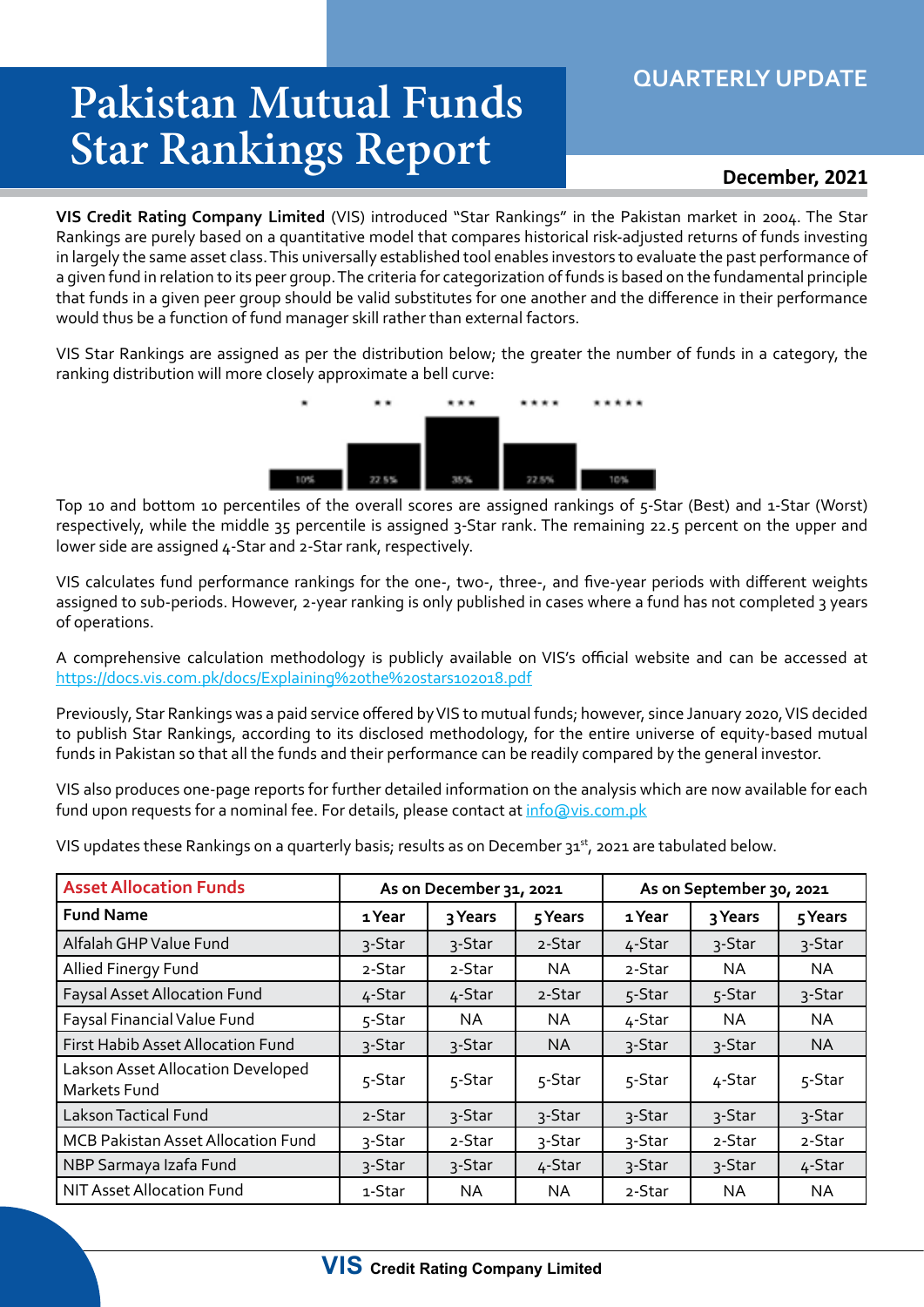| <b>Asset Allocation Funds</b>               | As on December 31, 2021 |         |         | As on September 30, 2021 |         |         |
|---------------------------------------------|-------------------------|---------|---------|--------------------------|---------|---------|
| <b>Fund Name</b>                            | 1 Year                  | २ Years | 5 Years | 1 Year                   | २ Years | 5 Years |
| Pak Oman Advantage Asset Allocation<br>Fund | 1-Star                  | 1-Star  | 1-Star  | 1-Star                   | 1-Star  | 1-Star  |
| <b>UBL Asset Allocation Fund</b>            | ∡-Star                  | 4-Star  | 4-Star  | 3-Star                   | 4-Star  | 4-Star  |

| <b>Balanced Funds</b>        | As on December 31, 2021 |         |         | As on September 30, 2021 |         |         |
|------------------------------|-------------------------|---------|---------|--------------------------|---------|---------|
| <b>Fund Name</b>             | 1 Year                  | २ Years | 5 Years | 1 Year                   | २ Years | 5 Years |
| HBL Multi Asset Fund         | 3-Star                  | 3-Star  | 3-Star  | 3-Star                   | 3-Star  | 3-Star  |
| NBP Balanced Fund            | 5-Star                  | 5-Star  | 5-Star  | 5-Star                   | 5-Star  | 5-Star  |
| Pakistan Capital Market Fund | 3-Star                  | 3-Star  | 3-Star  | 3-Star                   | 3-Star  | 3-Star  |
| Unit Trust of Pakistan       | 1-Star                  | 1-Star  | 1-Star  | 1-Star                   | 1-Star  | 1-Star  |

| <b>Equity Funds - Large*</b>                                           | As on December 31, 2021 |         |           | As on September 30, 2021 |           |           |  |
|------------------------------------------------------------------------|-------------------------|---------|-----------|--------------------------|-----------|-----------|--|
| <b>Fund Name</b>                                                       | 1 Year                  | 3 Years | 5 Years   | 1 Year                   | 3 Years   | 5 Years   |  |
| <b>ABL Stock Fund</b>                                                  | 3-Star                  | 4-Star  | 3-Star    | 4-Star                   | 3-Star    | 3-Star    |  |
| <b>AKD Opportunity Fund</b>                                            | 3-Star                  | 5-Star  | 4-Star    | 4-Star                   | 5-Star    | 5-Star    |  |
| Alfalah GHP Stock Fund                                                 | 3-Star                  | 3-Star  | 2-Star    | 3-Star                   | 3-Star    | 2-Star    |  |
| Atlas Stock Market Fund                                                | 4-Star                  | 4-Star  | 5-Star    | 4-Star                   | 4-Star    | 5-Star    |  |
| Faysal Stock Fund                                                      | 4-Star                  | 5-Star  | 3-Star    | 5-Star                   | 5-Star    | 4-Star    |  |
| Golden Arrow Stock Fund                                                | 5-Star                  | NA      | NA        | 5-Star                   | <b>NA</b> | NA        |  |
| <b>HBL Equity Fund</b>                                                 | 1-Star                  | 2-Star  | 1-Star    | 2-Star                   | 3-Star    | 2-Star    |  |
| HBL Growth Fund-Class A (Formerly<br>PICIC Growth Fund)                | 2-Star                  | 1-Star  | <b>NA</b> | 1-Star                   | 1-Star    | NA.       |  |
| HBL Growth Fund-Class B (Formerly<br>PICIC Growth Fund)                | 2-Star                  | 2-Star  | <b>NA</b> | 2-Star                   | <b>NA</b> | <b>NA</b> |  |
| <b>HBL Investment Fund-Class A</b><br>(Formerly PICIC Investment Fund) | 1-Star                  | 1-Star  | <b>NA</b> | 1-Star                   | 1-Star    | <b>NA</b> |  |
| <b>HBL Investment Fund-Class B</b><br>(Formerly PICIC Investment Fund) | 2-Star                  | 2-Star  | <b>NA</b> | 2-Star                   | <b>NA</b> | <b>NA</b> |  |
| JS Growth Fund                                                         | 2-Star                  | 3-Star  | 1-Star    | 2-Star                   | 2-Star    | 1-Star    |  |
| Lakson Equity Fund                                                     | 3-Star                  | 2-Star  | 2-Star    | 3-Star                   | 2-Star    | 1-Star    |  |
| <b>MCB Pakistan Stock Market Fund</b>                                  | 3-Star                  | 3-Star  | 3-Star    | 3-Star                   | 3-Star    | 3-Star    |  |
| National Investment Unit Trust                                         | 3-Star                  | 3-Star  | 4-Star    | 4-Star                   | 4-Star    | 3-Star    |  |
| <b>NBP Stock Fund</b>                                                  | 4-Star                  | 4-Star  | 3-Star    | 3-Star                   | 3-Star    | 3-Star    |  |
| <b>UBL Financial Sector Fund</b>                                       | 5-Star                  | 3-Star  | <b>NA</b> | 3-Star                   | 2-Star    | <b>NA</b> |  |
| <b>UBL Stock Advantage Fund</b>                                        | 4-Star                  | 4-Star  | 5-Star    | 3-Star                   | 4-Star    | 4-Star    |  |

*\* Funds with total assets under management of Rs. 1.0 billion or more*

| <b>Equity Funds - Small*</b> | As on December 31, 2021 |         |         | As on September 30, 2021 |         |         |
|------------------------------|-------------------------|---------|---------|--------------------------|---------|---------|
| <b>Fund Name</b>             | 1 Year                  | २ Years | 5 Years | 1 Year                   | २ Years | 5 Years |
| AL Habib Stock Fund          | 5-Star                  | 5-Star  | 5-Star  | 4-Star                   | 5-Star  | 4-Star  |
| Alfalah GHP Alpha Fund       | ∡-Star                  | 4-Star  | 4-Star  | 4-Star                   | 4-Star  | 5-Star  |
| <b>AWT Stock Fund</b>        | 3-Star                  | 3-Star  | 3-Star  | 5-Star                   | 2-Star  | 3-Star  |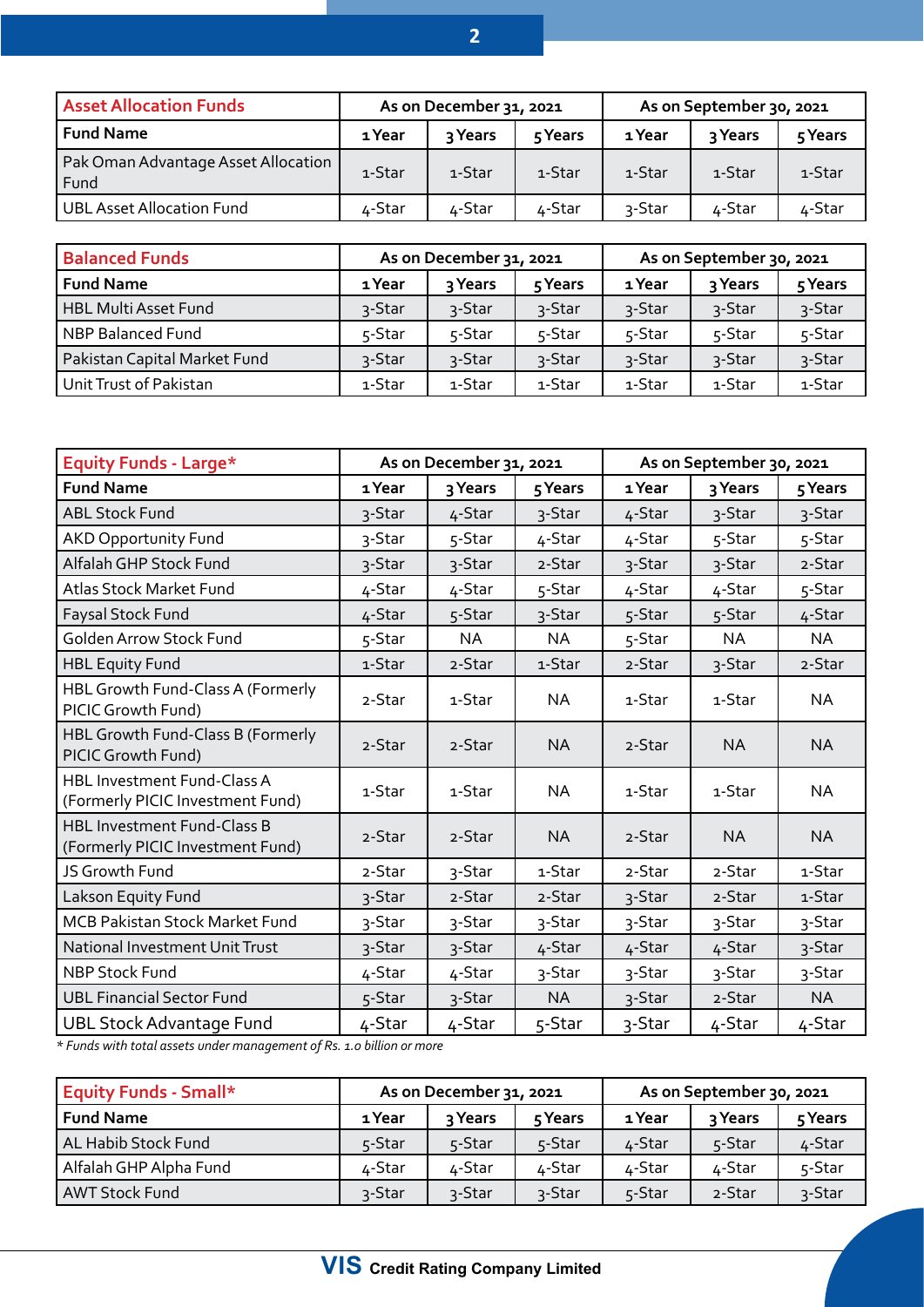| <b>Equity Funds - Small*</b>     | As on December 31, 2021 |         |           | As on September 30, 2021 |         |           |
|----------------------------------|-------------------------|---------|-----------|--------------------------|---------|-----------|
| <b>Fund Name</b>                 | 1 Year                  | 3 Years | 5 Years   | 1 Year                   | 3 Years | 5 Years   |
| First Capital Mutual Fund        | 2-Star                  | 2-Star  | 1-Star    | 3-Star                   | 2-Star  | 2-Star    |
| HBL Energy Fund                  | 1-Star                  | 1-Star  | 2-Star    | 1-Star                   | 1-Star  | 1-Star    |
| <b>HBL Stock Fund</b>            | 2-Star                  | 2-Star  | 3-Star    | 2-Star                   | 3-Star  | 3-Star    |
| JS Large Cap Fund                | 3-Star                  | 3-Star  | 3-Star    | 2-Star                   | 3-Star  | 3-Star    |
| <b>NBP Financial Sector Fund</b> | 4-Star                  | 4-Star  | <b>NA</b> | 3-Star                   | 4-Star  | <b>NA</b> |

*\* Funds with total assets under management less than Rs. 1.0 billion*

| <b>Islamic Dedicated Equity</b>              | As on December 31, 2021 |           |           | As on September 30, 2021 |           |           |
|----------------------------------------------|-------------------------|-----------|-----------|--------------------------|-----------|-----------|
| <b>Fund Name</b>                             | 1 Year                  | २ Years   | 5 Years   | 1 Year                   | 3 Years   | 5 Years   |
| ABL Islamic Dedicated Stock Fund             | 2-Star                  | 3-Star    | 1-Star    | 2-Star                   | 3-Star    | <b>NA</b> |
| Al Ameen Islamic Dedicated Equity<br>Fund    | 5-Star                  | 5-Star    | 5-Star    | 5-Star                   | 5-Star    | 5-Star    |
| Alfalah GHP Islamic Dedicated Equity<br>Fund | 3-Star                  | 2-Star    | <b>NA</b> | 2-Star                   | 3-Star    | <b>NA</b> |
| Atlas Islamic Dedicated Stock Fund           | 4-Star                  | NA        | NA        | 4-Star                   | <b>NA</b> | <b>NA</b> |
| Faysal Islamic Dedicated Equity Fund         | 2-Star                  | <b>NA</b> | <b>NA</b> | 3-Star                   | <b>NA</b> | <b>NA</b> |
| JS Islamic Dedicated Equity Fund             | 1-Star                  | 1-Star    | NA        | 1-Star                   | 1-Star    | NA        |
| <b>Meezan Dedicated Equity Fund</b>          | 3-Star                  | 3-Star    | <b>NA</b> | 3-Star                   | 2-Star    | <b>NA</b> |
| NBP Islamic Active Allocation Equity<br>Fund | 4-Star                  | 4-Star    | 3-Star    | 4-Star                   | 4-Star    | 1-Star    |

| <b>Islamic Equity</b>          | As on December 31, 2021 |           |           | As on September 30, 2021 |           |           |
|--------------------------------|-------------------------|-----------|-----------|--------------------------|-----------|-----------|
| <b>Fund Name</b>               | 1 Year                  | 3 Years   | 5 Years   | 1 Year                   | 3 Years   | 5 Years   |
| <b>ABL Islamic Stock Fund</b>  | 2-Star                  | 3-Star    | 3-Star    | 3-Star                   | 3-Star    | 3-Star    |
| AKD Islamic Stock Fund         | 4-Star                  | 3-Star    | <b>NA</b> | 5-Star                   | 2-Star    | <b>NA</b> |
| Al Ameen Islamic Energy Fund   | 3-Star                  | <b>NA</b> | <b>NA</b> | 2-Star                   | <b>NA</b> | <b>NA</b> |
| Al Ameen Shariah Stock Fund    | 4-Star                  | 5-Star    | 5-Star    | 4-Star                   | 5-Star    | 5-Star    |
| AL Habib Islamic Stock Fund    | 5-Star                  | 4-Star    | 4-Star    | 4-Star                   | 4-Star    | 3-Star    |
| Al Meezan Mutual Fund          | 4-Star                  | 4-Star    | 3-Star    | 3-Star                   | 4-Star    | 3-Star    |
| Alfalah GHP Islamic Stock Fund | 3-Star                  | 3-Star    | 3-Star    | 3-Star                   | 3-Star    | 4-Star    |
| Alhamra Islamic Stock Fund     | 3-Star                  | 3-Star    | 3-Star    | 3-Star                   | 3-Star    | 4-Star    |
| Atlas Islamic Stock Fund       | 4-Star                  | 5-Star    | 5-Star    | 4-Star                   | 5-Star    | 5-Star    |
| <b>AWT Islamic Stock Fund</b>  | 1-Star                  | 2-Star    | 1-Star    | 3-Star                   | 2-Star    | 1-Star    |
| Faysal Islamic Stock Fund      | 3-Star                  | <b>NA</b> | NA        | 5-Star                   | <b>NA</b> | <b>NA</b> |
| <b>HBL Islamic Equity Fund</b> | 1-Star                  | 2-Star    | 2-Star    | 2-Star                   | 2-Star    | 2-Star    |
| <b>HBL Islamic Stock Fund</b>  | 2-Star                  | 2-Star    | 3-Star    | 2-Star                   | 3-Star    | 3-Star    |
| JS Islamic Fund                | 2-Star                  | 2-Star    | 1-Star    | 2-Star                   | 2-Star    | 2-Star    |
| Meezan Energy Fund             | 3-Star                  | 1-Star    | 2-Star    | 1-Star                   | 1-Star    | <b>NA</b> |
| Meezan Islamic Fund            | 5-Star                  | 4-Star    | 4-Star    | 4-Star                   | 4-Star    | 3-Star    |
| NBP Islamic Energy Fund        | 3-Star                  | 1-Star    | 2-Star    | 1-Star                   | 1-Star    | 1-Star    |
| NBP Islamic Stock Fund         | 3-Star                  | 4-Star    | 4-Star    | 3-Star                   | 4-Star    | 4-Star    |
| NIT Islamic Equity Fund        | 2-Star                  | 3-Star    | 3-Star    | 3-Star                   | 3-Star    | 2-Star    |